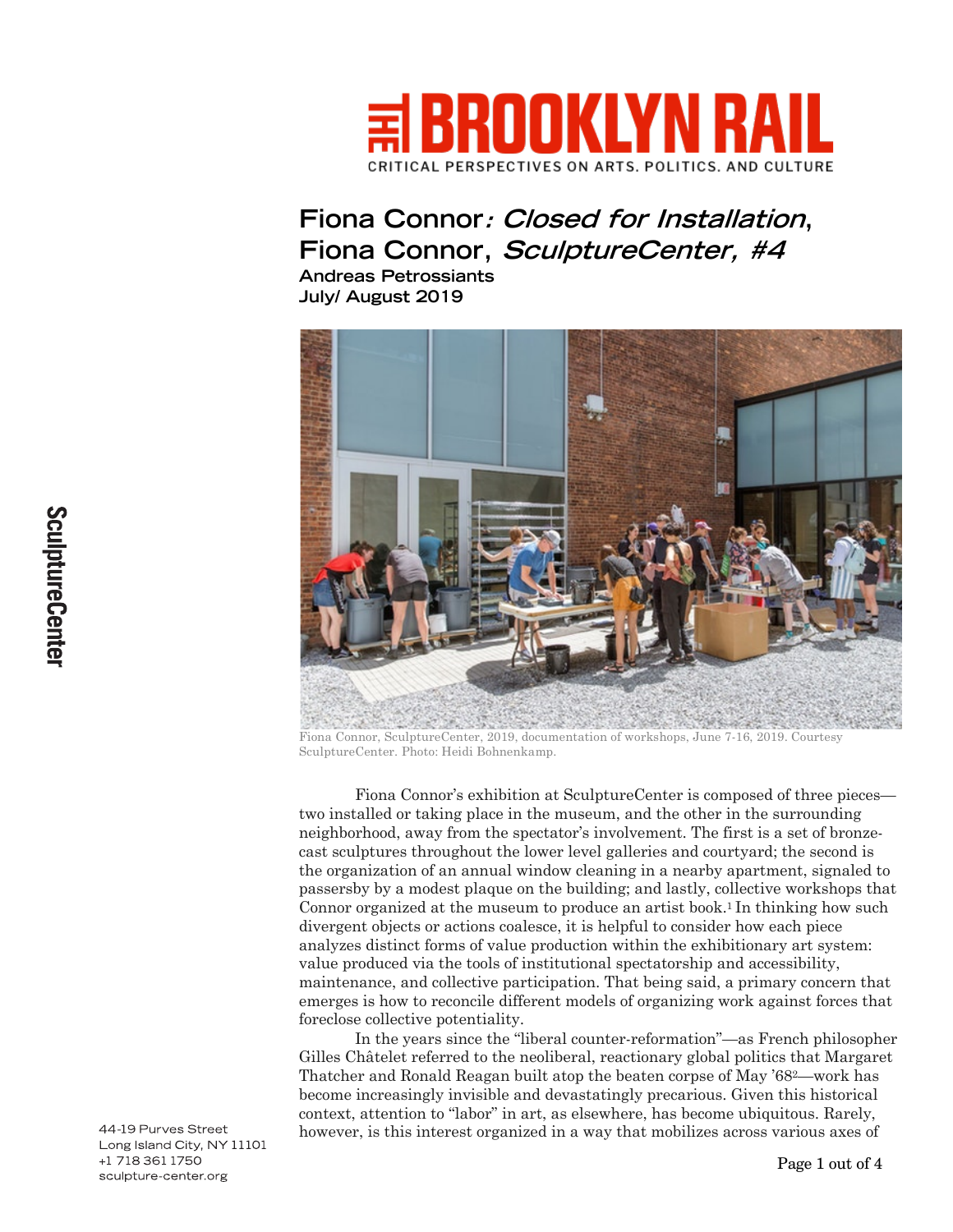division; most often such attention speculates on other imaginaries—the troubled legacy of what was once referred to as "social practice" is perhaps the best example.3 When Connor and I discussed this concern over the phone, she remarked that many artistic projects around work as of late often fall for clichés (I think here of a common impulse to fetishize the working class or, worse yet, poverty), and that they often "reinforce categorizations or hierarchies." On the latter point, consider the potential dangers in reifying the wage contract when agitating to recognize forms of typically invisibilized work. Connor's exhibition proposes an elegant corrective (albeit mitigated by its institutional support): an analysis of the "latent heat of certain actions," as she put it. I take this term to refer to the unrealized collective energy embedded in all our work, including attention, and the products or value that result from it. Connor's move then, is to show this heat, in its sites of display, its geographic context, and its waste—three themes that can be used to analyze the varied acts of the exhibition.

Connor's bronze sculptures are exhibited in the lower-level galleries, catacomb-like rooms that have been repurposed from former industrial zones (the museum used to be a repair shop for trolleys). In its brick-lined corridors and concrete cubicles, Connor has placed bronze-cast sculptures of tape measures, hammers, drills, and other tools used to install art exhibitions. Two bronzes continue into the inner courtyard, upstairs: a takeaway coffee-cup lid hidden among the rocks of the courtyard, and a stool. Exhibited alongside one another, the objects indicate the labor that comes before sanctioned spectating, before the proverbial "closed for installation" sign evoked by the title comes down.

The sculptures were produced in collaboration with a number of foundries in Los Angeles, where Connor has lived since 2009. A graduate of CalArts, her work is unmistakably informed by the legacies of storied artists who taught there and helped usher in West Coast Conceptualism—an influence that is particularly evident in Connor's adept use of irony and her disruption of mechanisms of display.4 Though she arrived too late to study with Michael Asher, his 1974 installation at the Claire Copley Gallery, for which he removed the partition between the exhibition and office space, is a clear precedent for the first section of Connor's exhibition. She similarly exhibits what is typically invisible, in her case the act of installing. But if Asher's collapsing of the drywall divide between institutional display and administration left the gallery's internal organs and functions bare, Connor's exhibition freezes the moment when the administrative and the exhibitionary are *both* closed to the museum visitor. Considering these types of institutional "closures"—either physically closing the gallery wherein cleaning, installing, and other material labor takes place, or in sheltering its administrative functions (its funding, its cataloguing, and so on)—we can extrapolate the speculative "view in" Connor provides. Could this also be a scene or setting to consider the myriad other ways a (potential) public is shut out—from the hoarding of art in tax-haven storage to the asymmetrical regimes by which exhibited artists are typically selected?

The second piece of the exhibition is shared with the viewer only via a wall text and press release. Connor has arranged for the windows of a single apartment in the neighborhood to be cleaned annually. Accordingly, this work transpires in two sites of physical and financial exchange: the exterior of a certain apartment near the museum, and in the lease for that unit which now features this service clause in perpetuity. The viewer is not invited to this window cleaning, which is invisible as most domestic/sanitation labor continues to be; it remains between the parties involved: tenants (current and those to come), landlord, artist, and museum.

The slow violence of development that has dominated Long Island City, facilitated by consistent up-zonings during the last three decades, is harrowingly apparent. Citi Tower, built in 1990 and just down the way from the museum, signaled the neighborhood's shift from an industrial zone to one of commercial office space and

44-19 Purves Street Long Island City, NY 11101 +1 718 361 1750 sculpture-center.org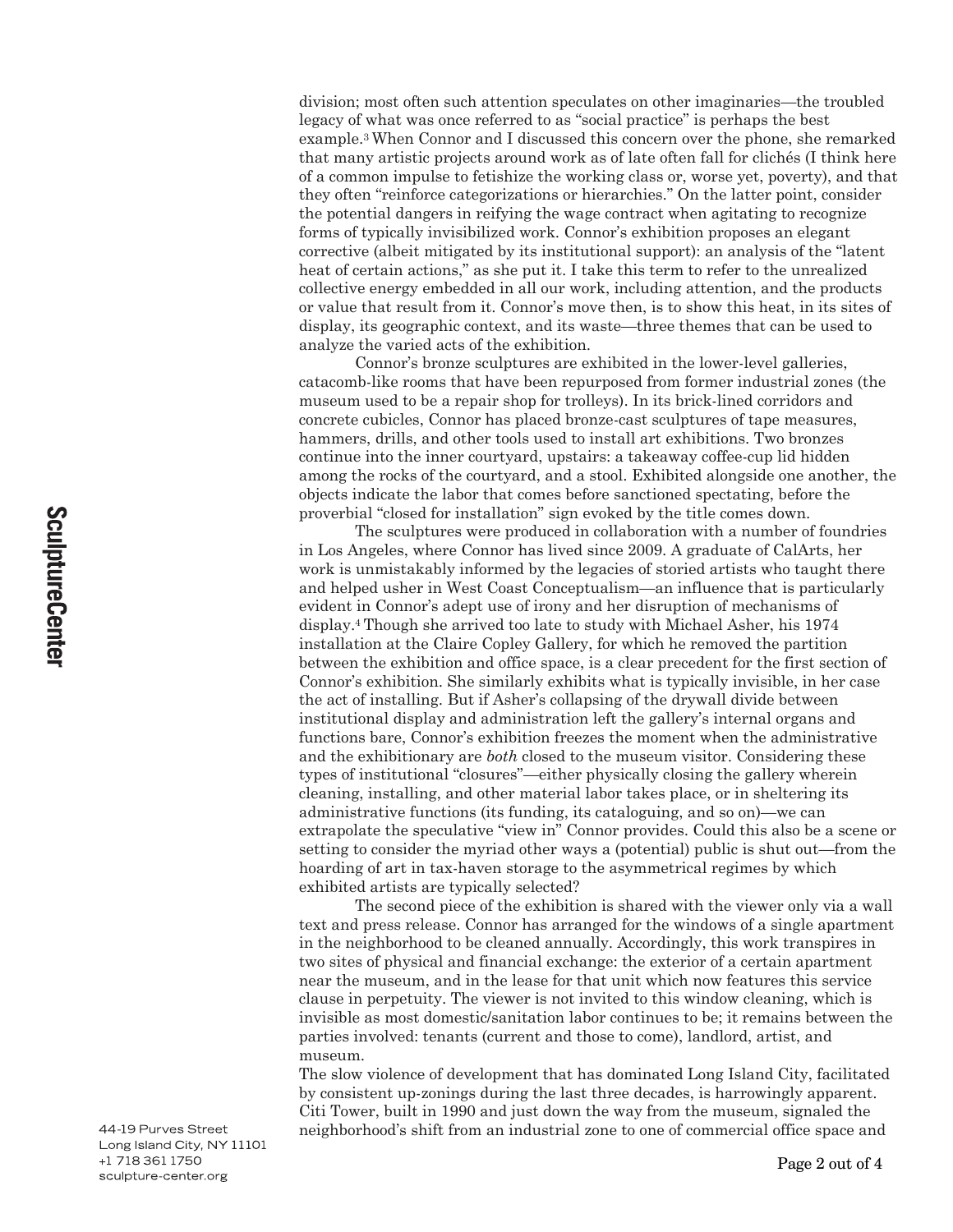luxury housing. This transition became most prominent around 2012, when the neighborhood became one of the fastest developing areas in the country. Connor mentioned to me that she could sense this as she developed the exhibition, walking from the train station to the museum. Produced as part of a series of performancebased works as micro-interventions reminiscent of Conceptualist "dematerialization" in line with Lawrence Weiner's *Declaration of Intent* (1968), this piece's focus is perhaps as zoomed-in to a site as one can get when analyzing the double binds involved in displacement and investment, or art and gentrification. Rather than solely paying attention to the physical elements of the site, and its spatial content/context, Connor scores this action into a leasing contract: a way of entering the real estate infrastructure of the neighborhood from a hyper-local position. Leaving the museum, whether to find the apartment building in question or not, we're implored to stare up at the windows of the glass towers menacingly blocking the sun all around us.

The third and last piece takes place in the brick and mortar of the museum. Connor organized a series of workshops in which visitors worked collaboratively to turn some of the museum's recyclable waste into editioned artist books, which act as the exhibition catalogue. Spectators are thus positioned as workers when they come together to collectively shred, pulp, screen print, and shrink wrap (the final products reproduce the names of all those who worked to produce them). Mierle Laderman Ukeles's germinal *Manifesto for Maintenance Art 1969!* (1969) comes to mind. Ukeles famously advanced a double linguistic shift from domestic work to maintenance, and from maintenance to art in the manifesto. Less recalled, however, is the second part of the text, which proposed an exhibition titled *CARE* that would invite sanitation workers and scientists into the museum to recycle waste. Ukeles's proposition critically points to the potential power of the multitude to fill the holes of austerity. And, while both Ukeles and Connor clearly reference the need to materially entangle production and reproduction, the latter artist points to smaller-scale collective models that refuse growth and extraction, by repurposing the waste produced by the exhibition to document itself. Unlike sometimes-ostentatious artistic propositions that attempt consciousness-raising while staking a complicit-as-given position, or that enmesh themselves in the philanthropy-industrial complex to prove a point, Connor's work does not necessarily propose scalable solutions to the myriad conflicts I evoke. Nor, in a materialist sense, does she engage politically with the contradictions to do with art and waste, extraction and production, and so on. Her project's avoidance of proposing solutions to such structural problems is, perhaps, a way of accepting the potentiality of art as a pedagogical and collective tool, while knowing it will remain, in part, leisure as commodity.

Connor's exhibition is not (just) an allegorical or mimetic engagement with the many negotiations to do with art working and its productive forms. She also collapses different methods, contracts, and modes of labor into an imperative for the careful observation of how art works. The exhibition does not position work on a pedestal, but rather on the floor and outside. It has become summarily clear that the many models and revamps of institutional critique often work to serve themselves and the sponsor—the latter of which acts as the target of scorn and/or a humble commissioner. Importantly, however, Connor reminds us (as Ukeles and others have done in the past) that rather than venerating the work ethic, wage, or product, we should instead locate the spectator, artist, foundry worker, window cleaner, tenant, and so on, alongside one another—and only then can we form collective power.